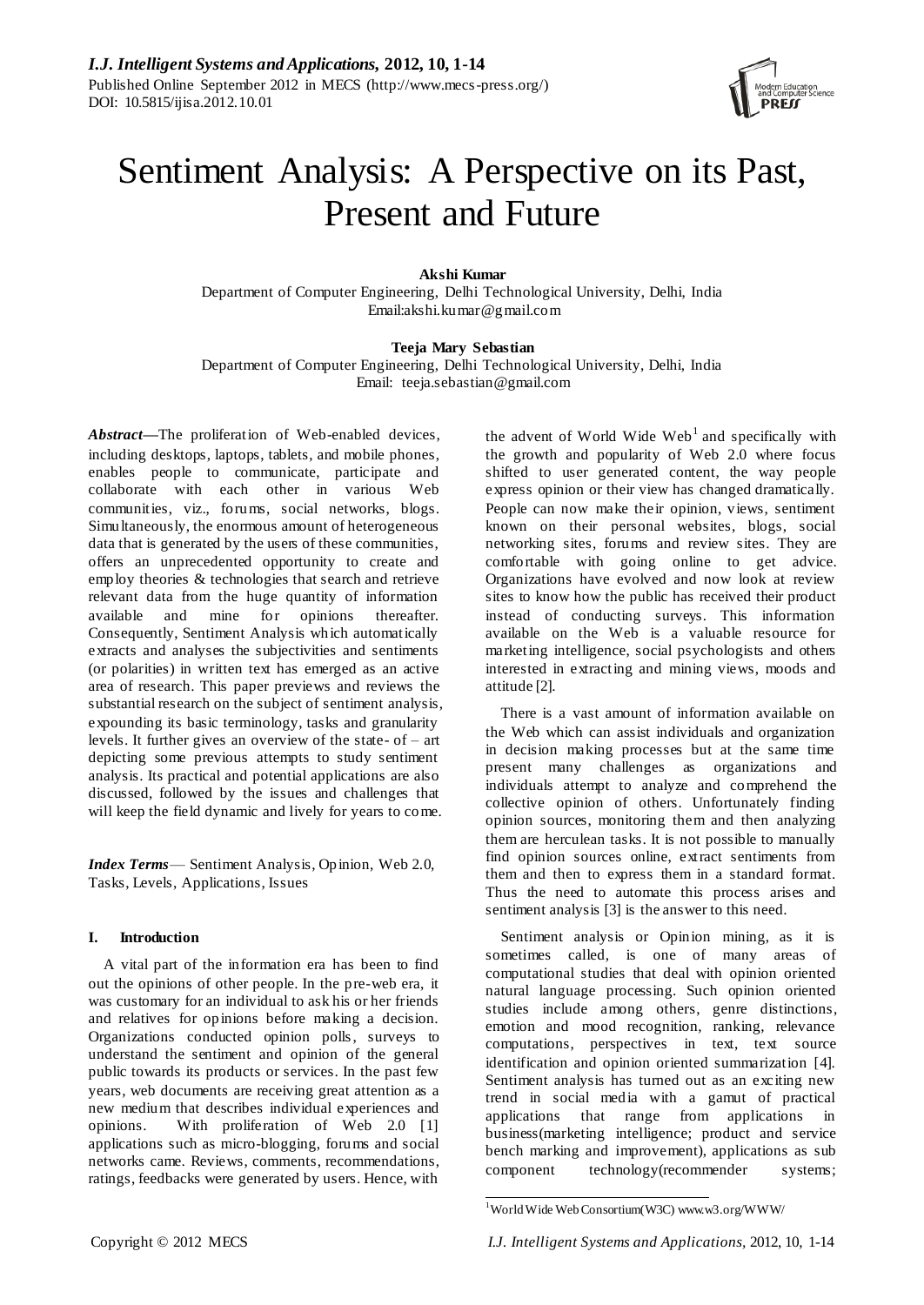summarization; question answering) to applications in politics. It has great potential to be used in business strategies and has helped organizations get a real-time feedback loop about their marketing strategy or advertisements from the reaction of the public through tweets, posts and blogs. For a new product launch it can give them instant feedback about the reception of the new product. It can gauge what their brand image is, whether they are liked or not.

As the field of sentiment analysis is relatively new, the terminology used to describe this field of research is many. The terms opinion mining, subjectivity analysis, review mining and appraisal extraction are used interchangeably with sentiment analysis. Subjectivity analysis or subjectivity classification is focused on the task of whether the sentence or document is expressing opinions or sentiments of the author or just merely stating facts. Majority of the papers which use the phrase "sentiment analysis" focus on the specific application of classifying reviews as to their polarity (either positive or negative) [4]. The term opinion mining was first noticed in a paper by Dave et al. [5]. The paper defined that an opinion mining tool would "process a set of search results for a given item, generating a list of product attributes (quality, features, etc.) and aggregating opinions about each of them (poor, mixed, good)". This definition has been broadened to include various other works in this area. The evolution of the phrase sentiment analysis is similar to that of Opinion Mining. We have used these terms interchangeably in this paper.

Recently a lot of interest has been generated in the field of sentiment analysis, with researchers recognizing the scientific trials and potential applications supported by the processing of subjective language. Some factors substantiated by research till date, that push the development of the research area, include, augmenting of machine learning methods in natural language processing and information retrieval, increase in World Wide Web to provide training datasets for machine learning algorithms and the realization of commercial and intelligent applications that the area provides. As an example of one of the latest applications of sentiment analysis, Twitter<sup>1</sup>, Inc. incorporated an advanced tweetsearching function based on sentiment direction, where users can search for positive or negative tweets on a particular topic.

This paper gives an overview of sentiment analysis, its basic terminology, tasks and levels and discusses practical and potential applications of sentiment analysis further expounding its significant open research directions. The paper is organized as follows: the first section introduces sentiment analysis and discusses its history. It is followed by a section which explains the basic terminology. Section 3 expounds how different Web 2.0 applications add dimensions to the sentiment analysis tasks, which are illustrated in section 4 followed by section 5 which explains the granularity at which these tasks can be performed. Section 6 explicates the current state- of- art and describes how machine learning has proved its worth as a technique used for solving the sentiment analysis tasks. Section 7 presents the various applications of sentiment analysis. Lastly, section 8 discusses the various issues that turn out as open problems to be addressed which urge researchers to make significant improvements to understand and work in the sentiment analysis domain.

#### **II. Basic Terminology of Sentiment Analysis**

Formally stating Sentiment Analysis is the computational study of opinions, sentiments and emotions expressed in text [3]. The goal of sentiment analysis is to detect subjective information contained in various sources and determine the mind-set of an author towards an issue or the overall disposition of a document.

Wiebe et al. [6] described subjectivity as the linguistic expression of somebody's opinions, sentiments, emotions, evaluations, beliefs and speculations. The words opinion, sentiment, view and belief are used interchangeably but there are subtle differences between them [4].

- *Opinion:* A conclusion thought out yet open to dispute ("each expert seemed to have a different opinion").
- *View:* subjective opinion ("very assertive in stating his views").
- *Belief:* deliberate acceptance and intellectual assent ("a firm belief in her party's platform").
- *Sentiment:* a settled opinion reflective of one's feelings ("her feminist sentiments are wellknown").

Sentiment analysis is done on user generated content on the Web which contains opinions, sentiments or views. An opinionated document can be a product review, a forum post, a blog or a tweet, that evaluates an object. The opinions indicated can be about anything or anybody, for e .g. products, issues, people, organizations or a service.

Lui [3] mathematically represented an opinion as a quintuple (o, f, so, h, t), where o is an object; f is a feature of the object o; so is the orientation or polarity of the opinion on feature f of object o; h is an opinion holder; t is the time when the opinion is expressed.

 *Object:* An entity which can be a product, person, event, organization, or topic. The object can have attributes, features or components associated with it. Further on the components can have subcomponents and attributes

<sup>&</sup>lt;sup>1</sup> <http://twitter.com/>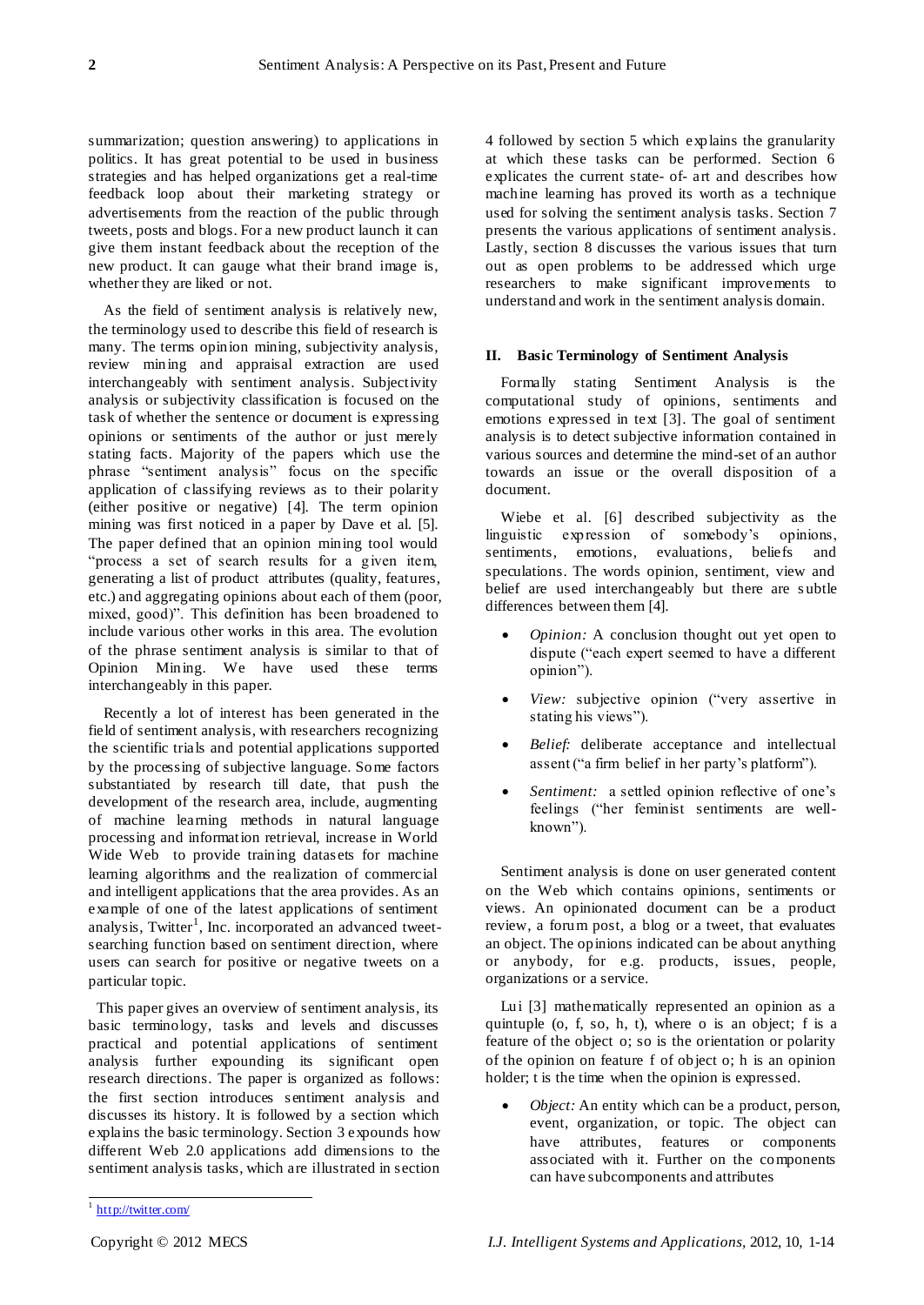- *Feature:* An attribute (or a part) of the object with respect to which evaluation is made.
- *Opinion orientation or polarity:* The orientation of an opinion on a feature f indicates whether the opinion is positive, negative or neutral. Most work has been done on binary classification i.e. into positive or negative. But opinions can vary in intensity from very strong to weak [7]. For example a positive sentiment can range from content to happy to ecstatic. Thus, strength of opinion can be scaled and depending on the application the number of levels can be decided.
- *Opinion holder:* The holder of an opinion is the person or organization that expresses the opinion.

The following example in Fig. 1 illustrates the basic terminology of sentiment analysis:



Fig.1 Example corresponding to Terminology of Sentiment Analysis

# **III. Web 2.0 and Sentiment Analysis**

The term Web 2.0 was made popular by Tim O'Rielly in the O'Reilly Media Web 2.0 conference in late 2004. Web 2.0 is an evolution from passive viewing of information to interactive creation of user generated data by the collaboration of users on the Web. Every facet of Web 2.0 is driven by contribution and collaboration. The evolution of Web from Web 1.0 to Web 2.0 was enabled by the rise of read/write platforms such as blogging, social networks, and free image and video sharing sites. These platforms have jointly allowed exceptionally effortless content creation and sharing by anyone.



Fig.2 Conceptual model of Sentiment Analysis

The research field of sentiment analysis has been rapidly progressing because of the rich and diverse data provided by Web 2.0 applications. Blogs, review sites, forums, microblogging sites, wikis and social networks have all provided different dimensions to the data used for sentiment analysis.

#### **A.** *Review Sites*

A review site is a website which allows users to post reviews which give a critical opinion about people, businesses, products, or services. Most sentiment analysis work has been done on movie and product review sites [5, 7, 9]. The purpose of a review is to appraise a specific object, thus it is a single domain problem. Sentiment analysis on review sites is useful to both manufacturers and potential consumers of the product. The manufacturers can gauge the reception of a product based on the reviews. They can derive the features liked and disliked by the reviewers.

## **B.** *Blogs*

The term web-log or blog, refers to a simple webpage consisting of brief paragraphs of opinion, information,

personal diary entries, or links, called posts, arranged chronologically with the most recent first, in the style of an online journal [10]. The bloggers post at hourly, daily or weekly basis which makes the interactions faster and more real-time. Different blogs have different styles of presentation, content material and writing techniques. Sentiment analysis on blogs [11, 12, 13] has been used to predict movie sales, political mood and sales analysis.

#### **C.** *Forums*

Forums or message boards allow its members to hold conversations by posting on the site. Forums are generally dedicated to a topic and thus using forums as a database allows us to do sentiment analysis in a single domain.

#### **D.** *Social Networks*

Social networking is online services or sites which try to emulate social relationships amongst people who know each other or share a common interest. Social networking sites allow users to share ideas, activities, events, and interests within their individual networks.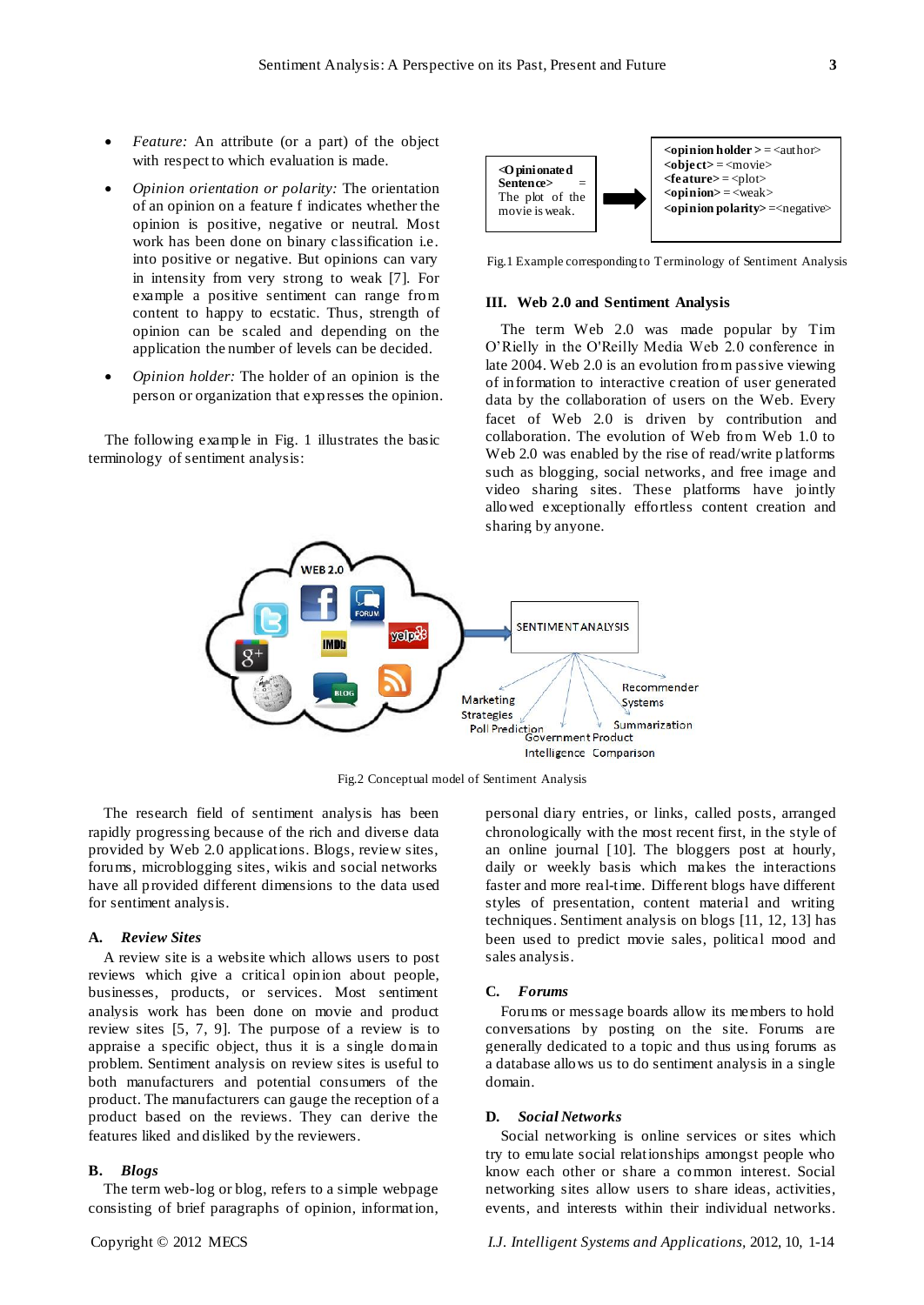Social network posts can be about anything from the latest phone bought, movie watched, political issues or the individual's state of mind. Thus posts give us a richer and more varied resource of opinions and sentiments.

#### **1)** *Twitter*

Twitter is an online social networking and micro blogging service that enables its users to send and read text-based posts of up to 140 characters, known as "tweets". Sentiment analysis on twitter [14, 15, 16] is an upcoming trend with it being used to predict poll results [17] among various other applications.

## **2)** *Facebook*

Facebook<sup>1</sup> is a social networking service and website launched in February 2004. The site allows users to create profiles for themselves, upload photographs and videos. Users can view the profiles of other users who are added as their friends and exchange text messages.

Social media is the new source of information on the Web. It connects the entire world and thus people can much more easily influence each other. The remarkable increase in the magnitude of information available calls for an automated approach to respond to shifts in sentiment and rising trends

#### **IV. Sentiment Analysis Tasks**

Sentiment analysis is a challenging interdisciplinary task which includes natural language processing, web mining and machine learning. It is a complex task and encompasses several separate tasks, viz:

- Subjectivity Classification
- Sentiment Classification
- Complimentary Tasks
	- o Object Holder Extraction
	- o Object/ Feature Extraction

Fig. 3 illustrates the major tasks in a sentiment analysis:



Fig.3 Tasks of Sentiment Analysis

l

The following subsections expound the details of the major tasks in Sentiment Analysis:

#### **A.** *Subjectivity classification*

Typically, any given document will contain sentences that express opinion and some that do not. That is, a document is a collection of objective sentences, sentences that state a fact, and subjective sentences, sentences that represents the author's opinion, point of view or emotion. Subjectivity classification is the task of classifying sentences as opinionated or not opinionated [18, 19]. Tang et al. [2], stated subjectivity classification as follows: Let  $S = \{s_1, \ldots, s_n\}$  be a set of sentences in document D. The problem of subjectivity classification is to distinguish sentences used to present opinions and other forms of subjectivity (subjective sentences set  $S_s$ ) from sentences used to objectively present factual information (objective sentences set  $S_0$ ), where  $S_s$  U  $S_o = S$ .

## **B.** *Sentiment Classification*

Once the task of finding whether a piece of text is opinionated is over we have to find the polarity of the text i.e., whether it expresses a positive or negative opinion. Sentiment classification can be a binary classification (positive or negative) [8], multi-class classification (extremely negative, negative, neutral, positive or extremely positive), regression or ranking [9].

Depending upon the application of the sentiment analysis, sub -tasks of opinion holder extraction and object feature extraction are optional. (They have been represented by dashed boxes in Fig. 3).

#### **C.** *Opinion Holder Extraction*

Sentiment Analysis also involves elective tasks like opinion holder extraction, i.e. the discovery of opinion holders or sources [20, 21]. Detection of opinion holder is to recognize direct or indirect sources of opinion. They are vital in news articles and other formal documents because multiple opinions can be expressed in the same article corresponding to different opinion holders. In documents like these, the multiple opinion holders may explicitly be mentioned by name. In social networks, review sites and blogs the opinion holder is usually the author who may be identified by the login credentials.

### **D.** *Object /Feature Extraction*

An additional task is the discovery of the target entity. In contrast with review sites, blogs and social media sites tend not have a set intention or predefined topic and are thus, inclined to discuss assorted topics. In such platforms it becomes necessary to know the target entity.

Also as mentioned before target entities can have features or components that are being reviewed. A reviewer can have differing opinions about the different features or components of the target entity. As a result,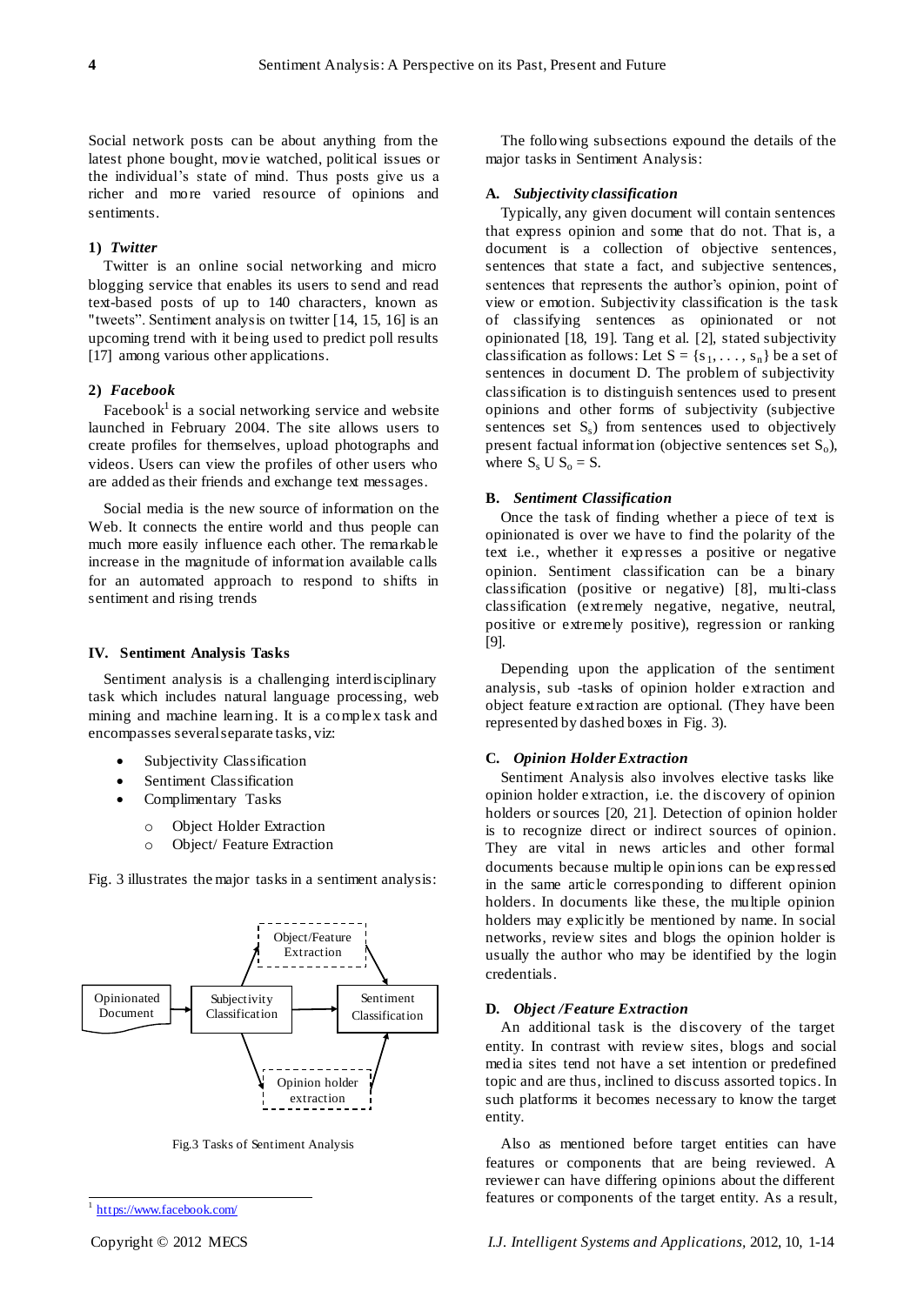feature based sentiment analysis, i.e. extraction of object feature and the related opinion, is an optional task of sentiment analysis [22,23, 24].

#### **V. Levels of Sentiment Analysis**

The tasks described in the previous section can be done at several levels of granularity, namely, word level, phrase or sentence level, document level and feature level. The following Fig. 4 depicts the levels of granularity of sentiment analysis.



Fig.4 Granularity Levels of Sentiment analysis

The sentiment analysis tasks can be accomplished at the following levels of granularity:

#### **A.** *Document Level Sentiment Analysis*

Document-level sentiment analysis considers the whole document as the basic unit whose sentiment orientation is to be determined. To simplify the task, it is presumed that each text's overall opinion is completely held by a single opinion holder and is about a single object. Various machine learning approaches exist for this task. Pang et al. [8] used traditional machine learning methods to classify reviews as positive and negative. They experimented with three classifiers (Naive Bayes, maximum entropy, and support vector machines) and features like unigrams, bigrams, term frequency, term presence and position, and parts-of-speech. They concluded that SVM classifier works best and that unigram presence information was most effective. Document level sentiment analysis has also been formulated as a regression problem by Pang and Lee [9]. Supervised learning was used to predict rating scores. A simple and straightforward method is to find a linear combination of the polarities in the document, as given by Dave et al. [5] and Turney[25].

The difficulty lies in the fact that there could be mixed opinions in a document, and with the creative nature of natural language, people may express the same opinion in vast ways, sometimes without using any opinion words. Also as stated earlier, a text is equally likely to contain objective sentences along with subjective sentences. Therefore, tools are required to

extract useful information from subjective sentences instead of objective ones. This leads to sentence level sentiment analysis.

#### **B.** *Sentence Level Sentiment Analysis*

At sentence level, research has been done on detection of subjective sentences in a document from a mixture of objective and subjective sentences and then, the sentiment orientation of these subjective sentences is determined. Yu and Hazivassiloglou [26] try to classify subjective sentences and also determine their opinion orientations. For subjective or opinion sentence identification, it uses supervised learning. For sentiment classification of each identified subjective sentence, it used a similar method to Turney[25], but with many more seed words, and log-likelihood ratio as the score function. A simple method used by Liu et al. [27], was to aggregate the orientations of the words in the sentence to get over all polarity of the opinion sentence.

One would expect that subjective sentence detection could be done by using a good sentiment lexicon, but the tricky part is that objective sentences can also contain opinion words

#### **C.** *Word Level Sentiment Analysis*

The work to find semantic orientation at phrase level is an important task of sentiment analysis. Most works use the prior polarity [28] of words and phrases for sentiment classification at sentence and document levels. Thus, the manual or semi-automatic construction of semantic orientation word lexicon is popular. Word sentiment classification use mostly adjectives as features but adverbs, and some verbs and nouns are also used by researchers [29, 30]. The two methods of automatically annotating sentiment at the word level are: (1) dictionary-based approaches and (2) corpus-based approaches.

## **1)** *Dictionary based Methods*

In this method, a s mall seed list of words with known prior polarity is created. This seed list is then extended by extracting synonyms or antonyms iteratively from online dictionary sources like WordNet<sup>1</sup>. Kim and Hovy[31] manually created two seed lists consisting of positive and negative verbs and adjectives. They then expanded these lists by extracting, from WordNet, the synonyms and antonyms of the words of the seed list and assigning them to appropriate list (synonyms were placed in the same list and antonyms in the opposite). The sentiment strength of the words was determined by how the new unseen words interacted with the seed list. Both positive and negative sentiment strengths was computed for each word and their relative magnitudes was compared. Based on WordNet lexical relation, Kamps et al. [32] measured the semantic orientation of words.. They collected words and all their synonyms in WordNet, i.e. words of the same synset. Then a graph was created with edges connecting pairs of synonymous

į <sup>1</sup> <http://wordnet.princeton.edu/>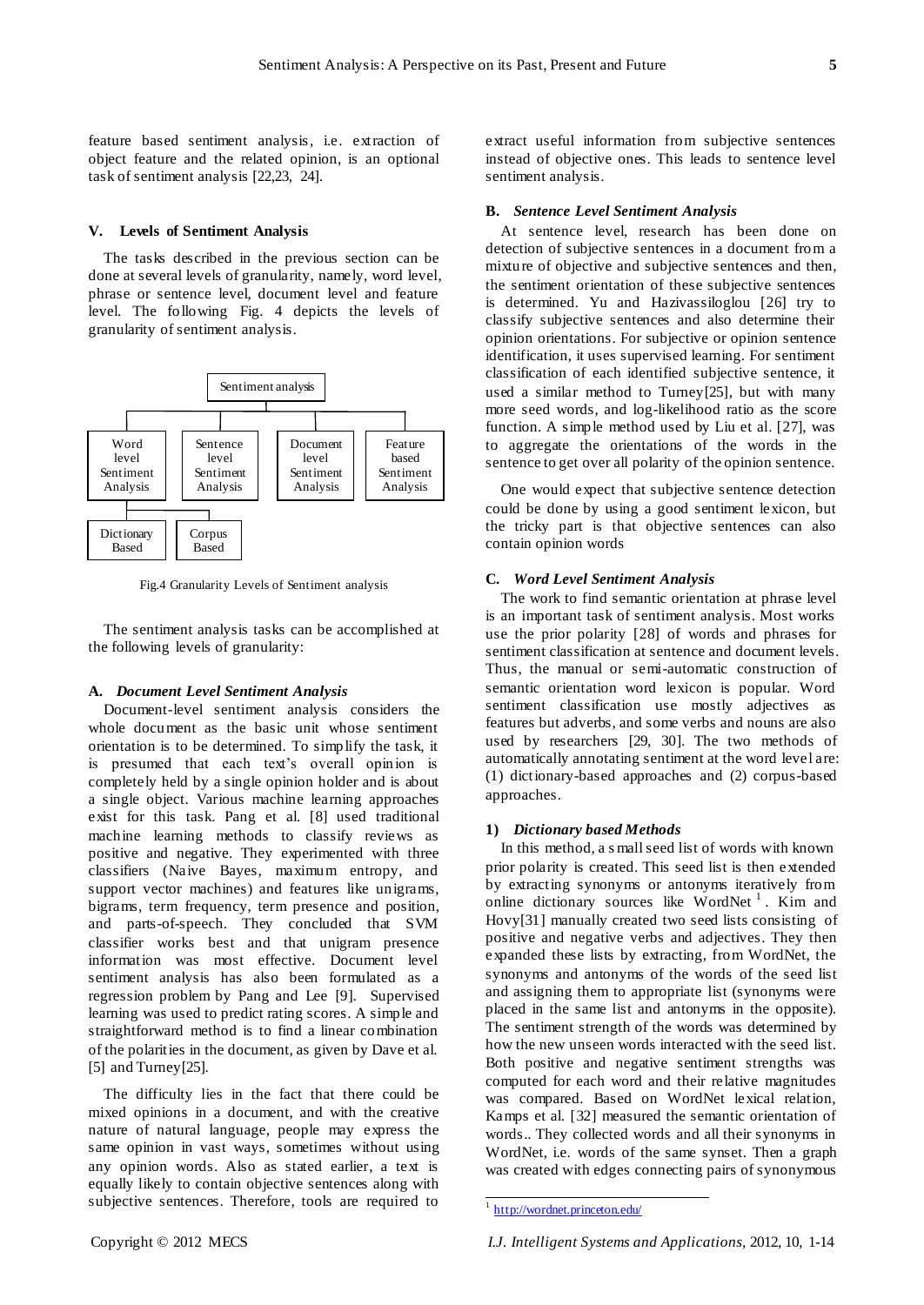words. The semantic orientation of a word was calculated by its relative distance from the two seed terms good and bad. The distance was the length of a shortest path between two words  $w_i$  and  $w_j$ . The values ranged from [-1, 1] with the absolute value indicating the strength of the orientation

The drawback of using a dictionary method is that the polarity classification is not domain specific. For example, "unpredictable" is a positive description for a movie plot but a negative description for a car's steering abilities [25].

## **2)** *Corpus based Methods*

Corpus based methods rely on syntactic or statistical techniques like co-occurrence of word with another word whose polarity is known. Hatzivassiloglou and McKeown[33] predicted the orientation of adjectives by assuming that pairs of conjoined adjectives have same orientation (if conjoined by and) and opposite orientation (if conjoined by but). Thus they used conjunctions such as "corrupt and brutal" or "simplistic but well-received" to form clusters of similarly and oppositely-oriented words using a log linear regression model. They intuitively assigned the cluster that contained terms of higher average frequency as the positive list. As this method is an unsupervised classification method, the corpus required was immense. Turney [25] assigned semantic orientation by using association. That is it is said to have a positive orientation if they have good associations (e.g. Romantic ambience). The association relationship between an unknown word and a set of manuallyselected seeds (like excellent and poor) was used to classify it as positive or negative The degree of association between the unknown word and the seed words was determined by counting the number of results returned by web searches in the AltaVista Search Engine joining the words with the NEAR operator and calculating the point-wise mutual information between them.

With document, sentence and phrase level analysis, we do not know what the opinion holder is expressing opinion on. Furthermore, we do not know the features that are being talked about.

#### **D.** *Feature Based Sentiment Analysis*

In a review, its author talks about the positives and negatives of a product. The reviewer may like some features and dislike some, even though the general opinion of the product may be positive or negative. This kind of information is not provided by document level or sentence level sentiment classification. Thus, feature based opinion sentiment analysis [22, 23, 24] is required. This involves extracting product feature and the corresponding opinion about it. Instinctively, one might think that product features are expressed by nouns and noun phrases, but not all nouns and noun phrases are product features. Yi et al.[29] restricted the candidate words further by extracting only base noun phrases, definite base noun phrase(noun phrases preceded by a definite article "the") and beginning definite base noun phrases(definite base noun phrase at the beginning of a sentence followed by a verb phrase). For each sentiment phrase detected, its target and final polarity is determined based on a sentiment pattern database.

Hu and Lui[30] extract the feature that people are most interested in and thus extract the most frequent noun or noun phrase using association mining. They use simple heuristic method of assigning the nearest opinion word to a feature to determine the sentiment orientation. Popescu and Etzioni[24] greatly improved the task of extracting features. They distinguish between being a part of an object and a property of the object by using WordNet's "is-a" hierarchy and morphological clues. Their algorithm tries to eliminate those noun phrases that probably are not product features. They associated meronymy discriminators with each product class and evaluated noun phrases by computing the PMI (Pointwise Mutual Information) between the phrase and meronymy discriminators.



Fig.5 The Sentiment Analysis Model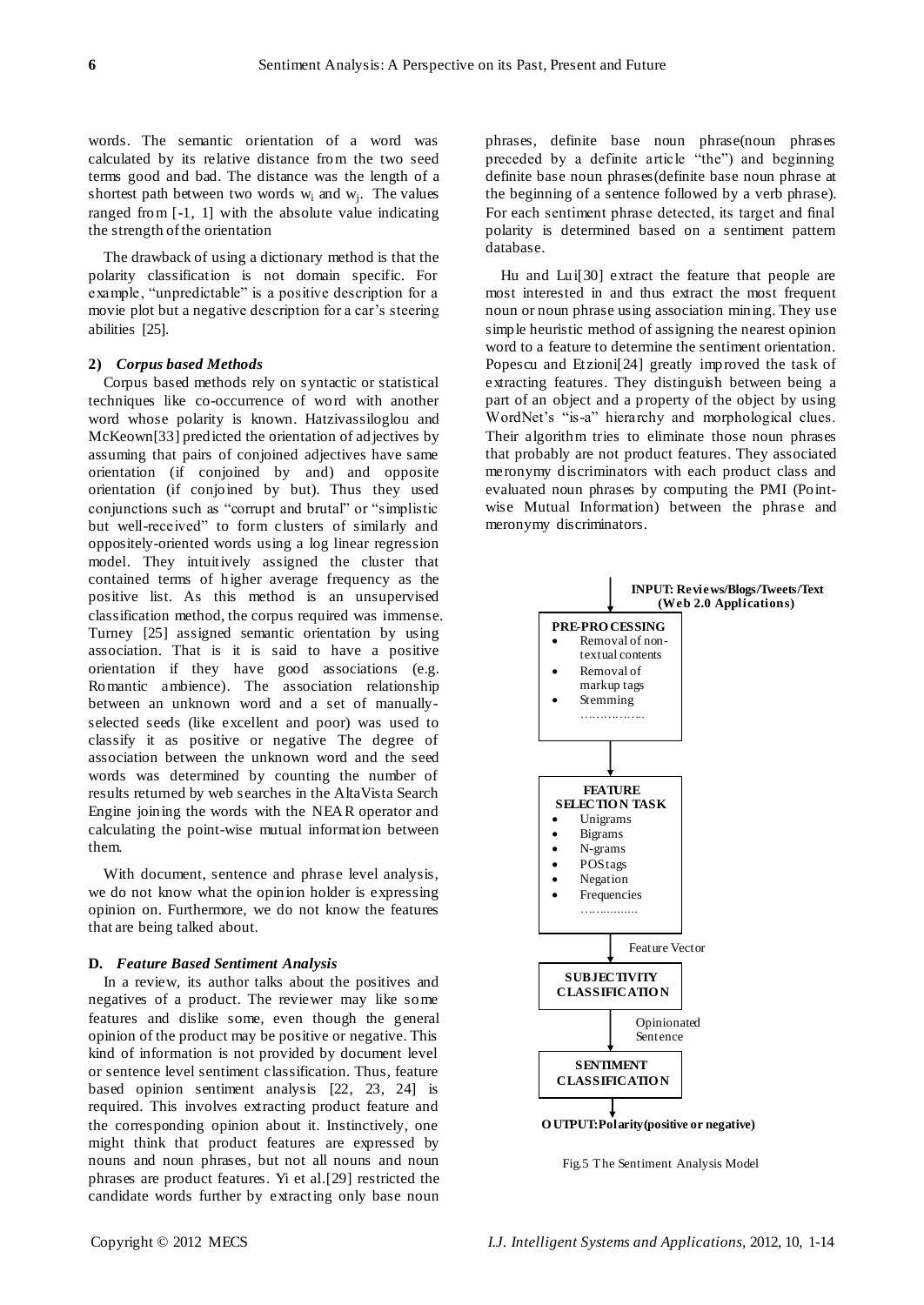Table 1 Summary of Sentiment Analysis Tasks



# At Sentence Level

- Task 1: Identifying Subjective/ Objective Sentences
	- o Classes: Objective and Subjective
	- Task 2: Sentiment Classification of Sentences o Classes: positive and negative
		- o Assumption: A sentence contains only one opinion which may not always be true

*Prior polarities of words determined at word level sentiment analysis is used here*

At Feature Level

- Task 1: Identify and extract object features that have been commented on by an opinion holder (eg. A reviewer)
- Task 2: Determining whether the opinions on features are negative, positive or neutral
- Task 3: Find feature synonyms

# **VI. State-of-Art: The Past and Present of Sentiment Analysis**

Most researchers have defined the Sentiment Analysis problem as essentially a text classification problem and machine learning techniques have proved their dexterity in resolving the sentiment analysis tasks [34]. Machine learning techniques require representing the key features of text or documents for processing. These key features are represented as feature vectors which are used for the classification task.. Some examples features that have been reported in literature are:

## **Words and their frequencies**

Unigrams, bigrams and n-grams along with their frequency counts are considered as features. There has been contention on using word presence rather than frequencies to better describe this feature. Pang et al. [8] showed better results by using presence instead of frequencies.

## **Parts of Speech Tags**

Parts of speech like adjectives, adverbs and some groups of verbs and nouns are good indicators of subjectivity and sentiment.

## **Syntax**

Syntactic patterns like collocations are used as features to learn subjectivity patterns by researchers. The syntactic dependency patterns can be generated by parsing or dependency trees.

## **Opinion Words and Phrases**

Apart from specific words, some phrases and idioms which convey sentiments can be used as features, e.g. "cost someone an arm and leg" [3].

## **Position of Terms**

The position of a term within a text can effect on how much the term affects overall sentiment of the text.

## **Negation**

Negation is an important but tricky feature to incorporate. The presence of a negation usually changes the polarity of the opinion but all appearances do it. For e.g., "no doubt it is the best in the market"

As we reviewed the literature for this survey, it was identified that different approaches have been applied to predict the sentiments of words, expressions or documents as to automate the sentiment analysis task. These were either a Natural Language Processing (NLP) research endeavor or addressed by Machine Learning algorithms. Our earlier work [34] probes the role of machine learning as a prominent assisting technology that has ascertained substantial gains in automated sentiment analysis research and practice by developing standards and improving effectiveness. It expounds the unique aspects of the machine learning techniques in sentiment analysis mainly because of the different features involved in case of supervised and semisupervised techniques. Unsupervised techniques use sentiment driven pattern to obtain labels for words and phrases. While machine learning methods have established to generate good results, there are associated disadvantages. Machine learning classification relies on the training set used, the available literature reports detail classifiers with high accuracy, but they are often tested on only one kind of sentiment source, mostly movie review, thus limiting the performance indication in more general cases. Further, gathering the training set is also arduous; the noisy character of input texts and cross-domain classification add to the complexities and thus push the need for continued development in the area of sentiment analysis.

The research has further substantiated that the existing approaches to sentiment analysis can be grouped into four main categories, namely: *keyword spotting*, where the text is classified in accordance to the presence of reasonably unambiguous affect words; *lexical affinity*, defined as a probabilistic affinity for a particular emotion or opinion polarity to arbitrary words is calculated; *statistical methods*, where the significance of keywords and word co-occurrence frequencies using a large training corpus are computed ; and the most recent *sentic computing* [35], based upon a biologicallyinspired and psychologically-motivated affective categorization model which makes use of ontologies and common sense reasoning tools for a conceptuallevel analysis of natural language text.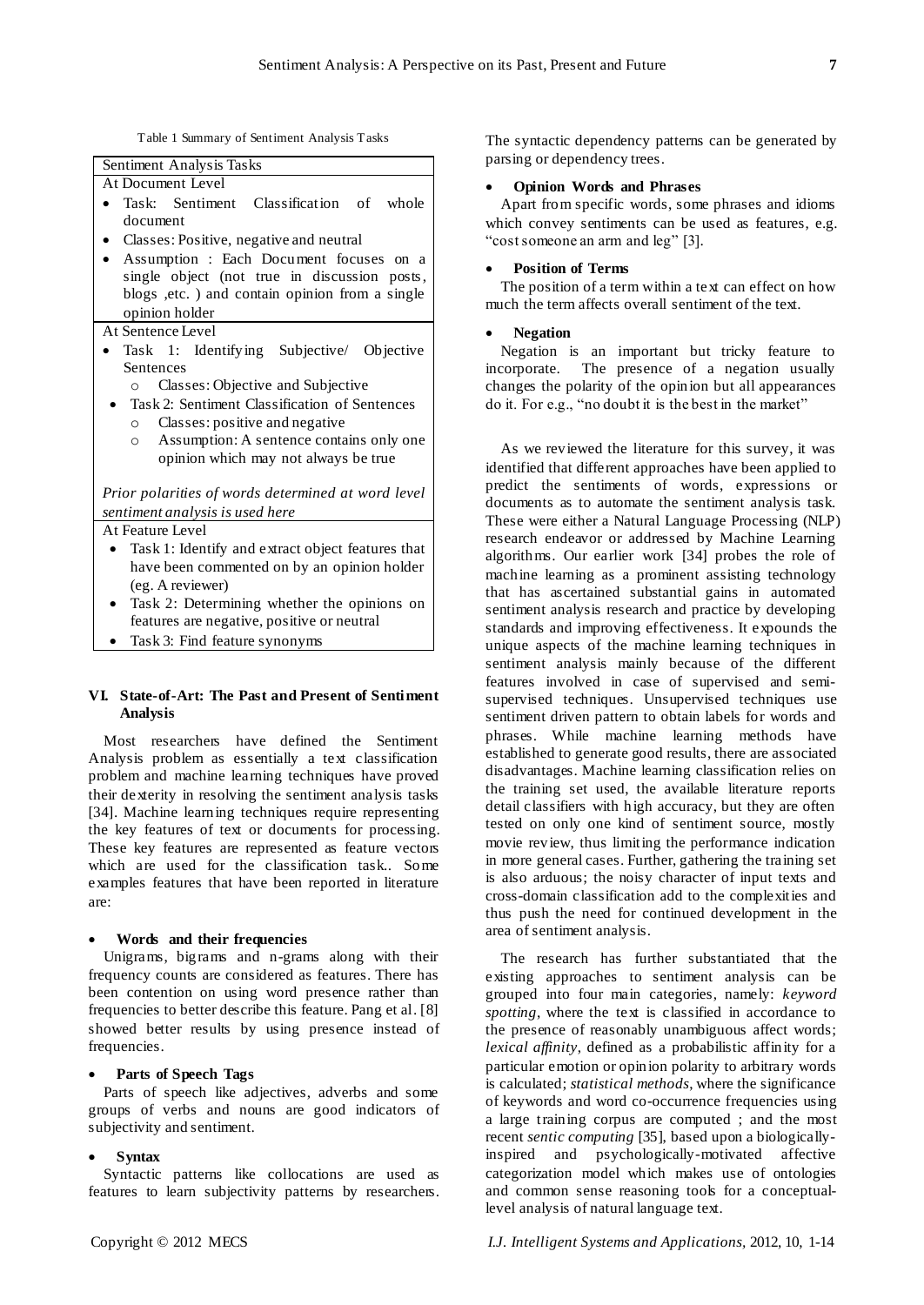The following Table 2 depicting some previous prominent attempts to study sentiment analysis.

Table 2 Summary of the State-of-Art of Sentiment Analysis

| Author                                                          | Granularity       | Model                                                                | <b>Features</b>                                                                                 | Data                                                                           |
|-----------------------------------------------------------------|-------------------|----------------------------------------------------------------------|-------------------------------------------------------------------------------------------------|--------------------------------------------------------------------------------|
| Hatziva<br>ssiloglo<br>u and<br>McKeo<br>wn<br>(1997)<br>$[33]$ | Level<br>Document | LogLinear<br>Regression                                              | Conjunctions<br>and<br>Adjectives                                                               | Source<br>World<br>Street<br>Journal                                           |
| Das<br>and<br>Chen<br>(2001)<br>$[37]$                          | Document          | Lexicon<br>and<br>grammar<br>rules                                   | Words                                                                                           | Financial<br><b>News</b>                                                       |
| Panget<br>al.<br>(2002)<br>[8]                                  | Document          | $NB^1$ .<br>$SVM2$ , ME <sup>3</sup>                                 | Unigram,<br>bigram,<br>contextual<br>effect of<br>negation,<br>frequency,<br>position           | <b>IMBD</b><br>(Movie<br>Review)                                               |
| Turney<br>(2002)<br>$[25]$                                      | Document          | $PMI-IR4$                                                            | <b>Bigrams</b>                                                                                  | Automobi<br>le, bank,<br>movie,<br>travel<br>reviews                           |
| Morinag<br>a et al.<br>(2002)<br>[38]                           | Document          | Decision<br>tree<br>induction                                        | Characteristi<br>c words, co-<br>occurrence<br>words, and<br>phrases                            | Cellular<br>phones,<br>PDA and<br>internet<br>service<br>providers             |
| Yi et<br>al.<br>(2003)<br>$[22]$                                | Topic             | NLP-<br>pattem<br>based                                              | Feature<br>lexical<br>semantics                                                                 | Digital<br>camera<br>and music<br>reviews                                      |
| Turney<br>and<br>Littma<br>$\mathbf n$<br>(2003)<br>$[39]$      | Document          | $SO$ -LSA $^{\circ}$<br>SO-PMI <sup>6</sup> .<br>General<br>inquirer | Words and<br>phrases                                                                            | TASA-<br>ALL<br>corpus(fro<br>m sources<br>like novel<br>and news<br>articles) |
| Dave et<br>al.<br>(2003)<br>$[5]$                               | Document          | Scoring,<br>Smoothin<br>g, NB,<br>SVM,<br>MЕ                         | Unigrams,<br>bigrams and<br>trigrams                                                            | Product<br>reviews                                                             |
| Pang<br>and<br>Lee<br>(2004)<br>$[40]$                          | Document          | NB, SVM                                                              | Unigram;<br>Sentence<br>level<br>subjectivity<br>summarizati<br>on based on<br>minimum<br>cuts. | Movie<br>Reviews                                                               |
| Kim<br>and<br>Hovy<br>(2004)<br>$[31]$                          | Phrase            | Probabilisti<br>c based                                              |                                                                                                 | DUC<br>corpus                                                                  |

|  | ੮ | ×<br>E<br>κ. |
|--|---|--------------|

 $\frac{1}{2}$  Na ïve Bayes<br><sup>2</sup> Support Vector Machines

<sup>3</sup> Maximum Entropy<br><sup>4</sup> Pointwise Mutual Information and Information Retrieval

<sup>5</sup> Semantic Orientation Latent Semantic Analysis

6 Semantic Orientation Point wise Mutual Information

| $Convright \cap 2012$ MECS |  |  |
|----------------------------|--|--|

| Gamon              | Document           | <b>SVM</b>               |                           | Customer                   |
|--------------------|--------------------|--------------------------|---------------------------|----------------------------|
| (2004)             |                    |                          |                           | feedback                   |
| $[41]$             |                    |                          |                           |                            |
| Nigam              | Sentence           | syntactic                | Lexicon of                | Usenet                     |
| and                |                    | rules based              | polar phrase              | message                    |
| Hurst              |                    | chunking                 | and their                 | board and                  |
| (2004)             |                    |                          | parts of                  | other online               |
| $[42]$             |                    |                          | speech,<br>syntactic      | resources                  |
|                    |                    |                          | pattem                    |                            |
| Pang               | Document           | SVM.                     |                           | Movie                      |
| and                |                    | regression,              |                           | Reviews                    |
| Lee                |                    | Metric                   |                           |                            |
| (2005)             |                    | Labelling                |                           |                            |
| [9]                |                    |                          |                           |                            |
| Choi et<br>al.(200 | Extract<br>opinion | $CRF'$ and<br>AutoSlog   | Automaticall<br>y learned | <b>MQPA</b><br>corpus      |
| $5)$ [20]          | holder,            |                          | extraction                |                            |
|                    | emotion and        |                          | pattems                   |                            |
|                    | sentiment          |                          |                           |                            |
| Wilson             | Phrase             | <b>BoosTexter</b>        | Subjectivity              | <b>MQPA</b>                |
| et al.             |                    |                          | Lexicon                   | corpus                     |
| (2005)             |                    |                          |                           |                            |
| $[28]$             |                    |                          |                           |                            |
| Hu and<br>Lin      | Product<br>Feature | Opinion<br>word          | Opinion<br>words opinion  | Amazon<br>Cnn.net          |
| (2005)             |                    | extraction               | sentences                 |                            |
| $[23]$             |                    | and                      |                           |                            |
|                    |                    | aggregation              |                           |                            |
|                    |                    | enhanced                 |                           |                            |
|                    |                    | with                     |                           |                            |
|                    |                    | WordNet                  |                           |                            |
| Airoldi<br>et al.  | Document           | T wo stage<br>Markov     | Dependence<br>among       | IMBd,<br>Infonic           |
| (2005)             |                    | Blanket                  | words.                    |                            |
| $[43]$             |                    | Classifier               | minimal                   |                            |
|                    |                    |                          | vocabulary                |                            |
| Aue                | Sentence           | NB                       | Stemmed                   | Car reviews                |
| and                |                    |                          | terms, their              |                            |
| Gamon<br>(2005)    |                    |                          | frequency<br>and weights  |                            |
| [30]               |                    |                          |                           |                            |
| Popesc             | Phrase             | Relaxation               | Syntactic                 | Amazon                     |
| u and              |                    | Labelling                | dependency                | Cnn.net                    |
| Etzioni            |                    | Clustering               | template,                 |                            |
| (2005)             |                    |                          | conjunctions              |                            |
| [24]               |                    |                          | and                       |                            |
|                    |                    |                          | disjunctions<br>Wordnet   |                            |
| Cesara             | Sentence           | Template                 | $POS$ , n-                | Newsarticle                |
| no,                |                    | based                    | grams                     | s, web                     |
| (2006)             |                    | using a                  |                           | blogs                      |
| $[44]$             |                    | hybrid                   |                           |                            |
|                    |                    | evaluation<br>method     |                           |                            |
| K onig             | Document           | Pattern                  |                           | Movie                      |
| and                |                    | based,                   |                           | reviews.                   |
| <b>Brill</b>       |                    | SVM,                     |                           | customer                   |
| (2006)             |                    | Hybrid                   |                           | feedback                   |
| $[45]$             |                    |                          |                           |                            |
| Kenned             | Document           | SVM,                     | Term                      | General                    |
| y and              |                    | term-                    | frequencies               | Inquirer                   |
| Inkpen<br>(2006)   |                    | counting                 |                           | dictionary,<br><b>CTRW</b> |
| $[46]$             |                    | method, a<br>combination |                           | dictionary                 |
|                    |                    | of the two               |                           | & IMBd                     |
| Thoma              | Sentence           | <b>SVM</b>               | Reference                 | 2005 U.S.                  |
| s et al.           |                    |                          | Classification            | floor debate               |
| (2006)             |                    |                          |                           | in the                     |
| $[47]$             |                    |                          |                           | House of                   |
|                    |                    |                          |                           | Representat                |
|                    |                    |                          |                           | ives                       |

ĺ <sup>7</sup> Conditional Random Field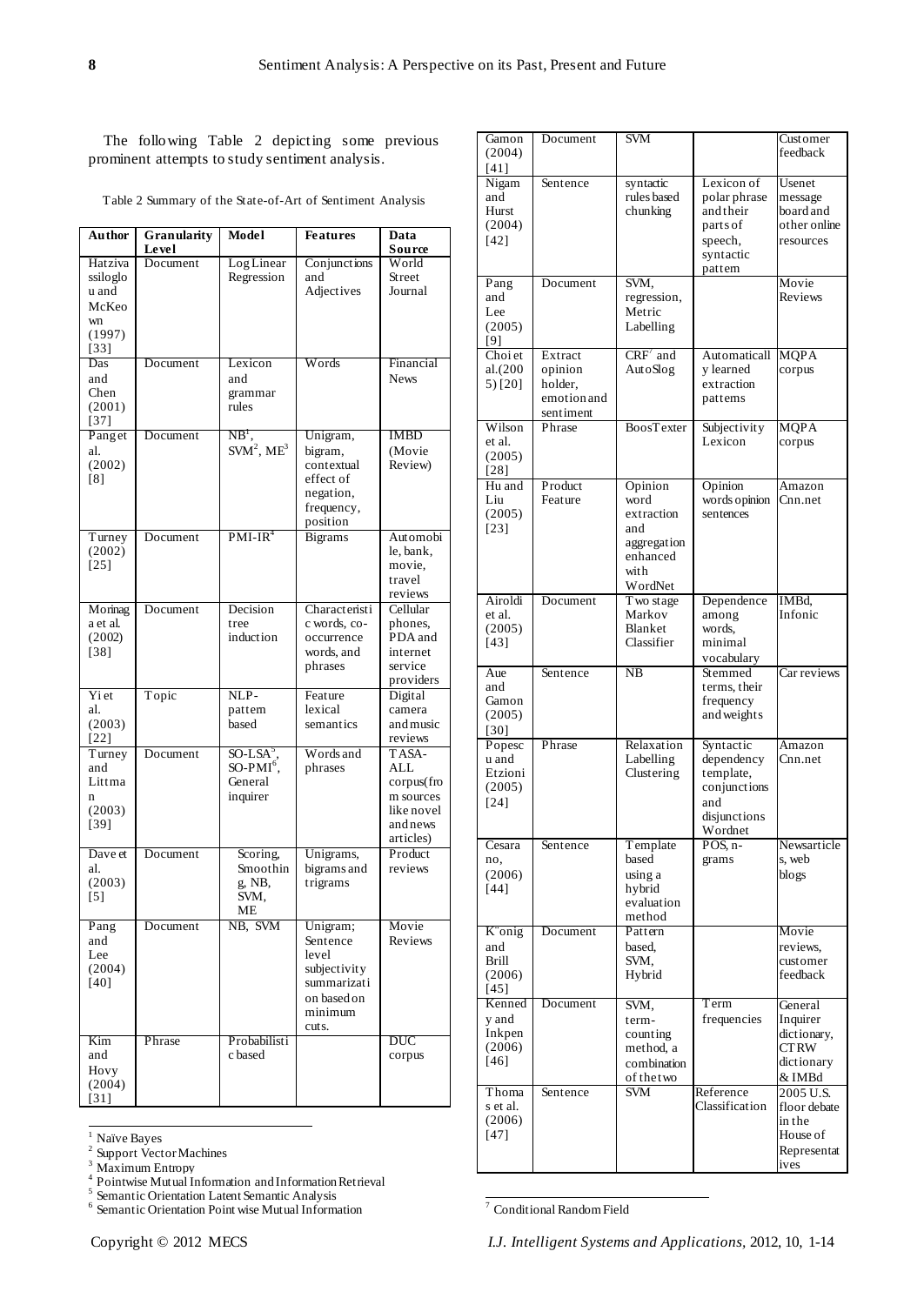| Kaji<br>and<br>Kitsure<br>gawa<br>(2007)<br>$[36]$<br><b>Blitzer</b> | Phrase<br>Document | Phrase trees<br>and word<br>$CO-$<br>occurrence,<br>PMI<br>Structural                                   | lexical<br>relationships,<br>word<br>Word                                                                                                                     | <b>HTML</b><br>document<br>S<br>Book,                                                              |
|----------------------------------------------------------------------|--------------------|---------------------------------------------------------------------------------------------------------|---------------------------------------------------------------------------------------------------------------------------------------------------------------|----------------------------------------------------------------------------------------------------|
| et al.<br>(2007)<br>$[48]$                                           |                    | Correspond<br>ence<br>Learning                                                                          | frequency<br>and co-<br>occurrence,<br>part of<br>speech                                                                                                      | DVD and<br>kitchen<br>appliance<br>product<br>review                                               |
| Godbol<br>e et al.<br>(2007)<br>[49]                                 | Word               | Lexical<br>(WordNet)                                                                                    | graph<br>distance<br>measurements<br>bet ween<br>words based<br>on<br>relationships<br>of<br>synonymity<br>and<br>anonymity,<br>commonality<br>of words       | Newspape<br>r,<br>blogpost                                                                         |
| Annett<br>and<br>Kondra<br>k<br>(2009)<br>[50]                       | Document           | lexical<br>(WordNet)<br>& SVM                                                                           | number of<br>positive/negat<br>ive<br>adjectives/adv<br>erbs.<br>presence,<br>absence or<br>frequency of<br>words.<br>minimum<br>distance from<br>pivot words | Movie<br>review,<br>blog posts                                                                     |
| Zhou<br>and<br>Chaova<br>lit<br>(2008)<br>$[51]$                     | Document           | ontology-<br>supported<br>polarity<br>mining                                                            | n-grams,<br>words, word<br>senses                                                                                                                             | Movie<br>reviews                                                                                   |
| Hou<br>andLi<br>(2008)<br>$[52]$                                     | Sentence           | <b>CRF</b>                                                                                              | POStags,<br>comparative<br>sentence<br>elements                                                                                                               | Product<br>reviews,<br>forum<br>discussions<br>; labelled<br>manually<br>and<br>aut omatical<br>ly |
| Fergus<br>on et<br>al.<br>(2009)<br>$[53]$                           | Phrase             | MNB <sup>1</sup>                                                                                        | binary word<br>feature<br>vectors                                                                                                                             | Financial<br>blog<br>articles                                                                      |
| T an et<br>al.<br>(2009)<br>$[54]$                                   | Document           | NB<br>Classifier<br>with<br>feature<br>adaptation<br>using<br>Frequently<br>Co-<br>occurring<br>Entropy | words                                                                                                                                                         | Education<br>reviews,<br>stock<br>reviews<br>and<br>computer<br>reviews                            |

l <sup>1</sup> Multinomial Na we Bayes

| Wilson        | Phrase   | boosting,     | words.        | <b>MPOA</b> |
|---------------|----------|---------------|---------------|-------------|
| et al.        |          | memory-       | negation,     | Corpus      |
| (2009)        |          | based         | polarity      |             |
| $[55]$        |          | learning,     | modification  |             |
|               |          | rule          | features      |             |
|               |          | learning,     |               |             |
|               |          | and support   |               |             |
|               |          | vector        |               |             |
|               |          | learning      |               |             |
| Melville      | Document | Bayesian      | Words         | Blog        |
| et al.        |          | classificatio |               | Posts.      |
| (2009)        |          | n with        |               | reviewing   |
| $[13]$        |          | lexicons and  |               | software,   |
|               |          | training      |               | political   |
|               |          | documents     |               | blogs,      |
|               |          |               |               | movie       |
|               |          |               |               | reviews     |
| Pak           | Sentence | <b>MNB</b>    | N-gram and    | Twitter     |
| and           |          | classifier    | POS-tags as   | posts       |
| Parouh        |          |               | features      |             |
| ek            |          |               |               |             |
| (2010)        |          |               |               |             |
| [15]          |          |               |               |             |
| <b>Barbos</b> | Sentence | <b>SVM</b>    | retweet.      | Twitter     |
| a and         |          |               | hashtags,     | posts       |
| Feng          |          |               | link.         |             |
| (2010)        |          |               | punctuation   |             |
|               |          |               | and           |             |
| [16]          |          |               |               |             |
|               |          |               | exclamation   |             |
|               |          |               | marks in      |             |
|               |          |               | conjunction   |             |
|               |          |               | with features |             |
|               |          |               | like prior    |             |
|               |          |               | polarity of   |             |
|               |          |               | words and     |             |
|               |          |               | POSof         |             |
|               |          |               | words         |             |
| Heersc        | document | Creates a     | POS. n-       | Text        |
| hop           |          | list of       | grams,        | document    |
| (2011)        |          | adjectives    | negation      | S           |
| $[56]$        |          | and scored    |               |             |

## **VII. Applications of Sentiment Analysis**

The boom in the availability of opinionated and emotionally charged data from various review sites, blog, forums and social networks has created a wave of interest in sentiment analysis by both academia and businesses. This is because there are many practical and potential applications of sentiment analysis. Sentiment analysis assists organizations and service providers to know the mindset of their customers and users and to accordingly tailor their products and services to the needs of customers and users. It is also of vital interest for scientists such as social psychologists as it allows them to tap into the psychological thinking and responses of online communities. Following is a brief discussion on the potential applications of sentiment analysis:

#### **A.** *Bussiness Applications*

Sentiment analysis is being adopted by many businesses who would like an edge and an insight into the "market sentiment" [36]. Potential applications would be extracting product review, brand tracking, modifying marketing strategies and mining financial news. The activities that are aided by sentiment analysis are:

Copyright © 2012 MECS *I.J. Intelligent Systems and Applications,* 2012, 10, 1-14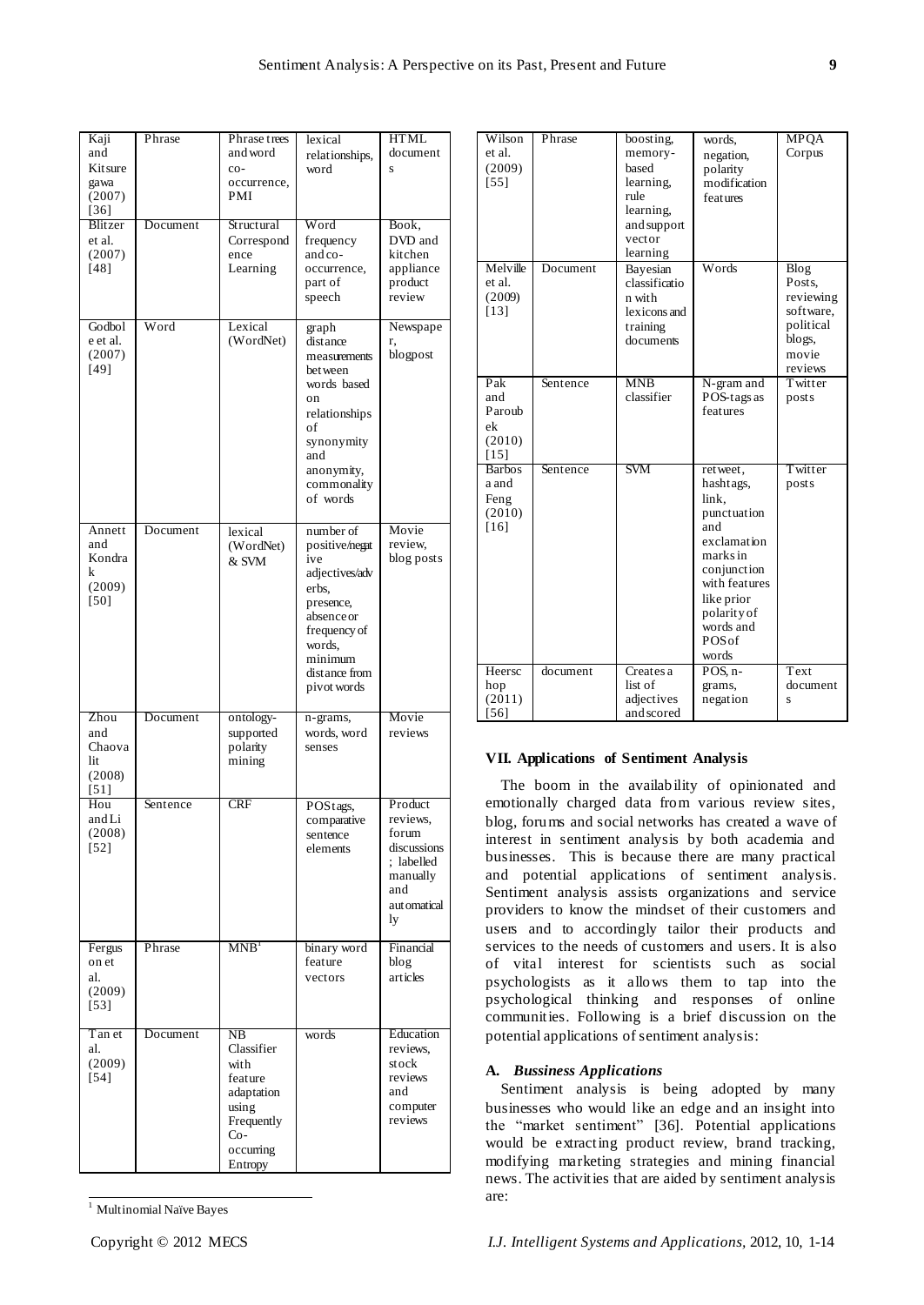- Automatic tracking of combined user opinions and ratings of brands, products and services from review sites [55].
- Analyzing purchaser inclinations, competitors, and market trends
- Gauging reaction to company-related events and incidents, like during a new product launch it can give them instant feedback about the reception of the new product. It can gauge what their brand image is, whether they are liked or not.
- Monitoring crucial issues to avert harmful viral effects, like dealing with customer complaints that occur in social media and routing the complaints to the particular department that can handle it, before the complaints spread.

Key challenges identified by researchers for this application include, identifying aspects of product, associating opinions with aspects of product, identifying fake reviews and processing reviews with no canonical forms.

# **B.** *Politics*

Sentiment analysis enables tracking of opinion on issues and subjectivity of bloggers in political blogs. Sentiment analysis can help political organization to understand which issues are close to the voter's heart [17]. Thomas et al. [47], try to determine from the transcripts of US Congressional floor debates which speeches support and which are in opposition to proposed legislation. To improve the worth of the information available to voters, the position of public figures, i.e. causes they support or oppose, can also be determined. Mullen and Malouf [58] describe a statistical sentiment analysis method on political discussion group postings to judge whether there is opposing political viewpoint to the original post. Twitter posts have been used to predict election results [59]. Researchers have collectively pointed out some research challenges namely identifying of opinion holder, associated opinion with issues, identifying public figures and legislation.

## **C.** *Recommender System*

Recommender systems can benefit by extracting user rating from text. Sentiment analysis can be used as a sub-component technology for recommender systems by not recommending objects that receive negative feedback [60]. Pang et al. [8] classified movie reviews as "recommended" and "not recommended".

# **D.** *Expert Finding*

There is potential of using sentiment analysis in expert finding systems. Taboada et al. [61], use sentiment analysis techniques to track literary reputation. Piao et al. [62] resolve if an author is referencing a piece of work for substantiation or as research that he or she disregards. Kumar & Ahmad [63] propose mining the expertise from the virtual community using sentiment analysis of each group

member's blog & comments received on it. Their combined orientation strength determines the blog score which enables ranking the blogs and identify the expert as the one with the highest blog rank.

# **E.** *Summarization*

Opinion summarization finds application when the number of online review of a product is large. This may make it hard for both the customer and the product manufactured. The consumer may not be able to read all the reviews and make an informed decision and the manufacturer may not be able to keep track of consumer opinion. Liu et al. [27] thus took a set of reviews on a certain product and (i) identified product features commented on (ii) identified review sentences that give opinions for each feature; and (iii) produced a summary using the discovered information. Summarization of single documents [40] or multiple documents (multiple viewpoints) [64] is also an application that sentiment analysis can augment.

# **F.** *Government Intelligence*

Government intelligence is one more application for sentiment analysis. It has been proposed by monitoring sources, the increase in antagonistic or hostile communications can be tracked [65]. For efficient rule making, it can be used to assist in automatically analyzing the opinions of people about pending policies or government-regulation proposals. Other applications include tracking the citizen's opinion about a new scheme, predicting the likelihood of the success of a new legislative reform to be introduced and gauging the mood of the public towards a scandal or controversy.

## **VIII. Issues and Challenges of Sentiment Analysis**

Tackling the fuzzy definition of sentiment and the complexity of its expression in text brings up new questions providing abundant opportunities for quantitative and qualitative work. Major challenges are:

## **A.** *Keyword Selection*

Topic based classification usually uses a set of keywords to classify texts in different classes. In sentiment analysis we have to classify the text in to two classes (positive and negative) which are so different from each other. But coming up with a right set of keyword is not a petty task. This is because sentiment can often be expressed in a delicate manner making it tricky to be identified when a term in a sentence or document is considered in isolation. For example, "If you are reading this because it is your darling fragrance, please wear it at home exclusively, and tape the windows shut." (Review by Luca Turin and Tania Sanchez of the Givenchy perfume Amarige, in *Perfumes: The Guide*, Viking 2008.) No ostensibly negative words occur [4].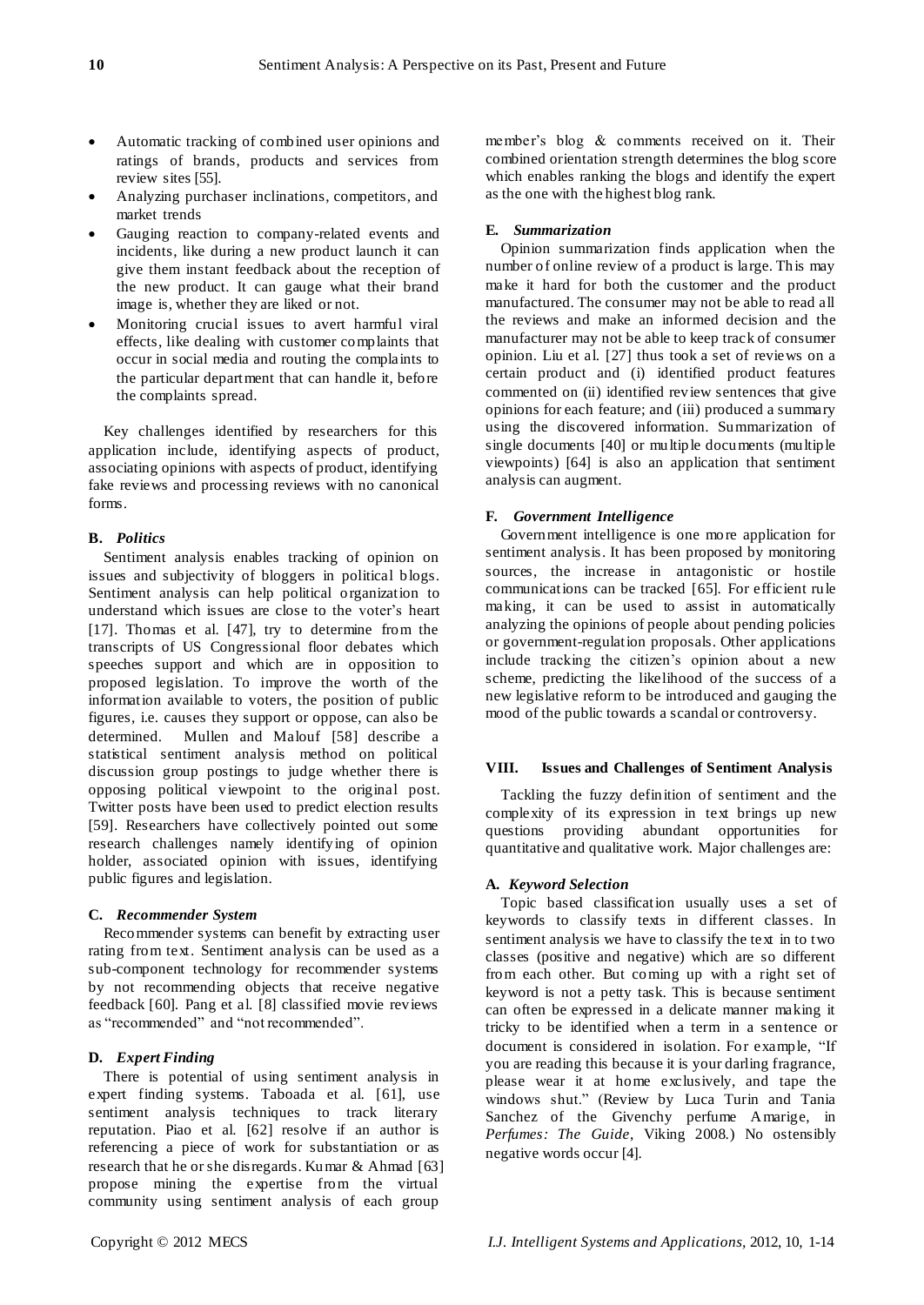## **B.** *Sentiment is Domain Specific*

Sentiment is domain specific and the meaning of words changes depending on the context they are used in. The phrase "*go read the book*" would be considered favorably in a book review, but if expressed in a movie review, it suggests that the book is preferred over the movie, and thus have an opposite result [4].

#### **C.** *Multiple Opinions in a Sentence*

Single sentence can contain multiple opinions along with subjective and factual portions. It is helpful to isolate such clauses. It is also important to estimate the strength of opinions in these clauses so that we can find the overall sentiment in the sentence, e.g, "The picture *quality of this camera is amazing and so is the battery life, but the viewfinder is too small for such a great camera*", expresses both positive and negative opinions [4].

#### **D.** *Negation Handling*

Handling negation can be tricky in sentiment analysis. For example, "*I like this dress*" and "*I don't like this* dress" differ from each other by only one token but consequently are to be assigned to different and opposite classes. Negation words are called polarity reversers and papers [36, 45] have tried to model negation accurately. But there are many complex polarity reversers like "avoid" in "[it] avoids all *cliché"s and predictability found in Hollywood movies*‖ [4] that have to be addressed.

#### **E.** *Sarcasm*

Sarcasm and irony are very quiet difficult to identify. Sarcasm is a very often used in social media.eg *"thank you Janet Jackson for yet another year of Super Bowl classic rock!"* (Twitter). This refers to the supposedly lame music performance in super bowl 2010 and attributes it to the aftermath of the scandalous performance of Janet Jackson in the previous year [66].

#### **F.** *Implicit Opinion*

Sentiment that appears in text can be characterized as: explicit where the subjective sentence directly conveys an opinion "We had a wonderful time", and implicit where the sentence implies an opinion *"The battery lasted for 3 hours"*. Present sentiment analysis models will not be able to detect this implicit opinion as a negative opinion.

#### **G.** *Comparative Sentences*

A comparative sentence expresses a relation based on similarities or differences of more than one object [3]. Research on classifying a comparative sentence as opinionated or not is limited. Also the order of words in comparative sentences manifests differences in the determination of the opinion orientation. E.g. The sentence, "Car X is better than Car Y" communicates a completely opposite opinion from ―*Car Y is better than Car X*‖.

#### **H.** *Multilingual Sentiment analysis*

Most sentiment analysis research has focused on data in the English language, mainly because of the availability of resources like lexicons and manually labeled corpora. As only 26.8 % of Internet users speak English<sup>1</sup>, the construction of resources and tools for subjectivity and sentiment analysis in languages other than English is a growing need. Several methods have been proposed to leverage on the resources and tools available in English by using cross-lingual projections [67].

#### **I.** *Opinion Spam*

Opinion spam refers to fake or bogus opinions that try to deliberately mislead readers or automated systems by giving undeserving positive opinions to some target objects in order to promote the objects and/or by giving malicious negative opinions to some other objects in order to damage their reputations [3]. Many review aggregation sites try to recognize opinion spam by procuring the helpfulness or utility score of each review from the reader by asking them to provide helpfulness feedbacks to each review ("Was this review helpful?").

#### **IX. Conclusion**

This paper illustrates the research area of Sentiment Analysis and its latest advances. It affirms the terminology, the major tasks, the granularity levels, and applications of sentiment analysis. It also discusses the impact of Web 2.0 applications on this research field. Most work has been done on product reviews – documents that have a definite topic. More general writing with varied domains, such as blog posts, tweets, posts and web pages, have recently been creating & receiving attention. Future work in expanding existing techniques to handle more general writings and crossing domains is an exciting opportunity for both academia and businesses.

# **References**

- [1] Tim O'Reilly, Web 2.0 Compact Definition: Trying Again (O'Reilly Media, Sebastopol), http://radar.oreilly.com/archives/2006/12/web\_20\_ compact.html. Accessed 22 Mar 2007
- [2] Tang H, Tan S, and Cheng X. A survey on sentiment detection of reviews. Expert Systems with Applications: An International Journal, September 2009, 36(7):10760–10773.
- [3] Liu B. Sentiment Analysis and Subjectivity. Handbook of Natural Language Processing, Second edition, 2010
- [4] Pang, B and Lee L. Opinion mining and sentiment analysis. Foundations and Trends in Information Retrieva,l 2008,(1-2),1–135

 1 <http://www.internetworldstats.com/stats7.htm>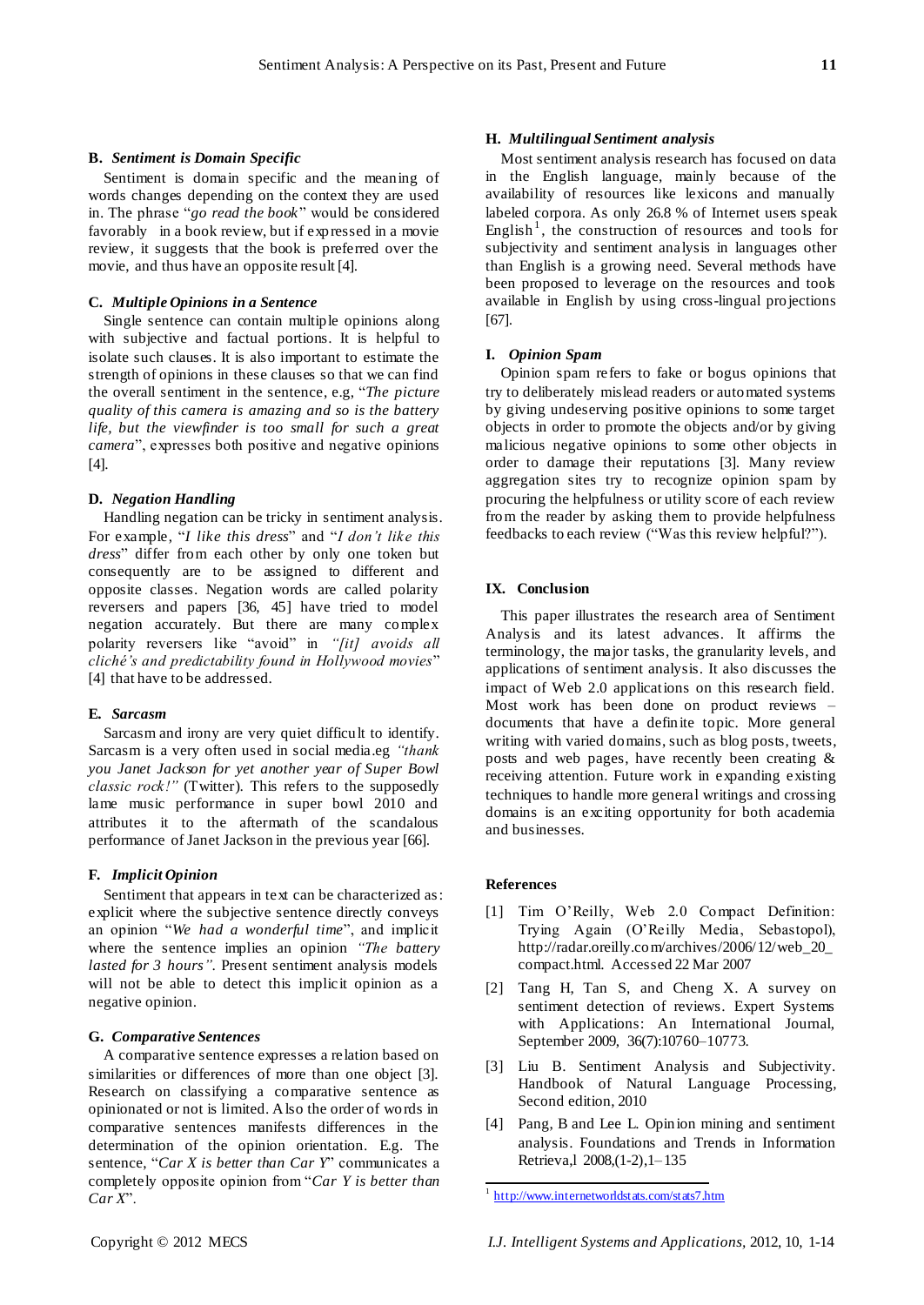- [5] Dave K., Lawrence S, and Pennock D.M. Mining the peanut gallery: Opinion extraction and semantic classification of product reviews. In Proceedings of of the  $12<sup>th</sup>$  international conference on World Wide Web(WWW), 2003, pp.:519–528
- [6] Wiebe, J., Wilson, T., Bruce, R., Bell, M., and Martin, M. Learning subjective language. Computational Linguistics, 2004, 30(3):277–308
- [7] Theresa Wilson, Janyce Wiebe, and Rebecca Hwa. Just how mad are you? Finding strong and weak opinion clauses. In Proceedings of AAAI, 2004,pages 761–769.
- [8] Pang, B., Lee, L., and Vaithyanathan.S. Thumbs up? Sentiment classification using machine learning techniques. In Proceedings of the Conference on Empirical Methods in Natural Language Processing, 2002, (EMNLP):79–86.
- [9] Pang B. and Lee L. Seeing stars: Exploiting class relationships for sentiment categorization with respect to rating scales, Proceedings of the Association for Computational Linguistics (ACL),2005:115–124
- [10] Anderson, P. What is Web 2.0? Ideas, technologies and implications for education. Technical report, JISC,2007
- [11] Mishne G. and Glance N. Predicting movie sales from blogger sentiment. In AAAI Symposium on Computational Approaches to Analyzing Weblogs (AAAI-CAAW),2006: 155–158.
- [12] Liu, Y., Huang, J., An, A., and Yu, X. ARSA: A sentiment-aware model for predicting sales performance using blogs. In Proceedings of the ACM Special Interest Group on Information Retrieval (SIGIR),2007
- [13] Melville, P., Gryc, W., and Lawrence, R.D. Sentiment analysis of blogs by combining lexical knowledge with text classification. In Proceedings of the 15<sup>th</sup> ACM SIGKDD international conference on Knowledge discovery and data mining.2009: 1275-1284.
- [14] Go, A., Bhayani, R., Huang, L. Twitter sentiment classification using distant supervision. Technical report, Stanford Digital Library Technologies Project.2009.
- [15] Pak A. and Paroubek P. Twitter as a corpus for sentiment analysis and opinion mining. In Proceedings of the Seventh Conference on International Language Resources and Evaluation, .2010:1320-1326.
- [16] Barbosa, L. and Feng, J. Robust Sentiment Detection on Twitter from Biased and Noisy Data. COLING 2010: Poster Volume, 36-44.
- [17] O'Connor B., Balasubramanyan R., Routledge B.R., Smith N. A. From Tweets to Polls: Linking Text Sentiment to Public Opinion Time Series. AAAI. 2010
- [18] Hatzivassiloglou, V. and Wiebe, J. Effects of adjective orientation and gradability on sentence subjectivity. In Proceedings of the International Conference on Computational Linguistics (COLING), 2000.
- [19] Riloff E. and Wiebe J., Learning extraction patterns for subjective expressions.Proceedings of the Conference on Empirical Methods in Natural Language Processing (EMNLP) , 2003.
- [20] Choi, Y., Cardie, C., Riloff, E., and Patwardhan, S., Identifying sources of opinions with conditional random fields and extraction patterns. Proceedings of the Human Language Technology Conference and the Conference on Empirical Methods in Natural Language Processing (HLT/EMNLP), 2005.
- [21] Bethard, S., Yu, H., Thornton, A., Hatzivassiloglou, V., and Jurafsky, D., Automatic extraction of opinion propositions and their holders. Proceedings of the AAAI Spring Symposium on Exploring Attitude and Affect in Text, 2004.
- [22] Yi, J., Nasukawa, T., Niblack, W., &Bunescu, R.,Sentiment analyzer: extracting sentiments about a given topic using natural language processing techniques. Proceedings of the 3rd IEEE international conference on data mining (ICDM 2003):427–434
- [23] Hu, M. and Liu, B. Mining opinion features in customer reviews. In Proceedings of AAAI, 2004: 755–760.
- [24] Popescu A-M. and Etzioni O., Extracting product features and opinions from reviews, Proceedings of the Human Language Technology Conference and the Conference on Empirical Methods in Natural Language Processing (HLT/EMNLP),2005
- [25] Turney P. Thumbs up or thumbs down? Semantic orientation applied to unsupervised classification of reviews. In Proceedings of the Association for Computational Linguistics (ACL), 2005: 417–424.
- [26] Yu H. and Hatzivassiloglou V., Towards answering opinion questions: Separating facts from opinions and identifying the polarity of opinion sentences.In Proceedings of the Conference on Empirical Methods in Natural Language Processing (EMNLP), 2003.
- [27] Liu, B., Hu, M., & Cheng, J. Opinion observer: Analyzing and comparing opinions on the web. In Proceedings of the 14th international world wide web conference (WWW-2005). ACM Press: 10– 14.
- [28] Wilson T., Wiebe J., and Hoffmann P.,Recognizing contextual polarity in phrase-level sentiment analysis. In Proceedings of the Human Language Technology Conference and the Conference on Empirical Methods in Natural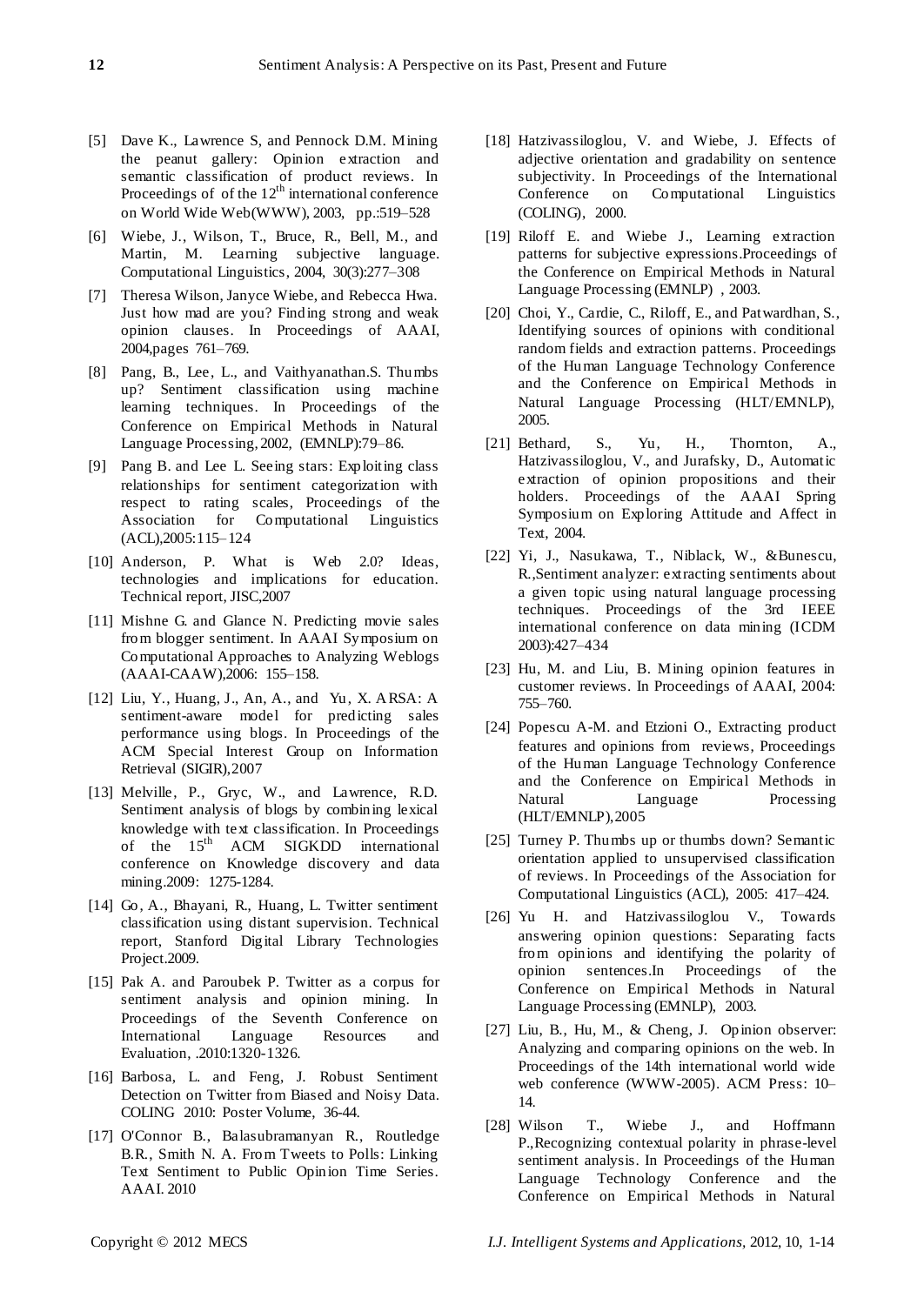Language Processing (HLT/EMNLP)2005: 347– 354

- [29] Esuli, A., & Sebastiani, F. Determining the semantic orientation of terms through gloss classification.In Proceedings of CIKM-05, the ACM SIGIR conference on information and knowledge management, Bremen, DE, 2005.
- [30] Aue, A. and Gamon, M., Customizing sentiment classifiers to new domains: A case study. Proceedings of Recent Advances in Natural Language Processing (RANLP),2005.
- [31] Kim, S. and Hovy, E., Determining the sentiment of opinions.In Proceedings of the International Conference on Computational Linguistics (COLING) ,2004
- [32] Kamps, J., Marx, M., Mokken, R.J., de Rijke, M., Using WordNet to measure semantic orientation of adjectives. In Language Resources and Evaluation (LREC),2004.
- [33] Hatzivassiloglou, V. and McKeown, K., Predicting the semantic orientation of adjectives. In Proceedings of the Joint ACL/EACL Conference,2004: 174–181
- [34] Kumar, A. & Sebastian, T.M., Machine learning assisted Sentiment Analysis. Proceedings of International Conference on Computer Science & Engineering (ICCSE'2012), 123-130, 2012.
- [35] Cambria, Erik. Roelandse, Martijn. ed. Sentic Computing: Techniques, Tools and Applications. Berlin: Springer-Verlag., 2012.
- [36] Kaji, N. and Kitsuregawa, M., Building lexicon for sentiment analysis from massive collection of html documents. Proceedings of the Conference on Empirical Methods in Natural Language Processing, 2007.
- [37] Das, S. and Chen, M., Yahoo! for Amazon: Extracting market sentiment from stock message boards. In Proceedings of the Asia Pacific Finance Association Annual Conference (APFA),2 001.
- [38] Morinaga S., Yamanishi K., Tateishi K., and Fukushima T., Mining product reputations on the web.In Proceedings of the ACM SIGKDD Conference on Knowledge Discovery and Data Mining (KDD), 2002: 341–349, Industry track
- [39] Turney, P. and Littman, M., Measuring praise and criticis m: Inference of semantic orientation from association. ACM Transactions on Information Systems (TOIS),2003, 21(4):315–346.
- [40] Pang B. and Lee L., A sentimental education: Sentiment analysis using subjectivity summarization based on minimum cuts. In Proceedings of the Association for Computational Linguistics (ACL), 2004: 271–278.
- [41] Gamon, M,. Sentiment classification on customer feedback data: noisy data, large feature vectors, and the role of linguistic analysis. In Proceedings

of the International Conference on Computational Linguistics (COLING), 2004.

- [42] Nigam, K. and Hurst, M.,.Towards a robust metric of opinion.The AAAI Spring Symposium on Exploring Attitude and Affect in Text,2004
- [43] Airoldi, E. M., Bai, X., and Padman, R., Markov blankets and meta-heuristic search: sentiment extraction from unstructured text. Lecture Notes in Computer Science,2006, 3932: 167–187.
- [44] Cesarano, C., Dorr, B., Picariello, A., Reforgiato, D., Sagoff, A., Subrahmanian, V.: OASYS: An Opinion Analysis System. AAAI Press In: AAAI Spring Symposium on Computational Approaches to Analyzing Weblogs (CAAW 2006): 21–26.
- [45] König, A. C. & Brill, E., Reducing the human overhead in text categorization. In proceedings of the 12th ACM SIGKDD conference on knowledge discovery and data mining,2006, pp: 598–603.
- [46] Kennedy, A. and Inkpen, D., Sentiment classification of movie reviews using contextual valence shifters. Computational Intelligence, 22(2, Special Issue on Sentiment Analysis), 2006: 110– 125.
- [47] Thomas M, Pang B., and Lee L., Get out the vote: Determining support or opposition from Congressional floor-debate transcripts. In Proceedings of the Conference on Empirical Methods in Natural Language Processing (EMNLP), 2006: 327–335.
- [48] Blitzer, J., McDonald, R., and Pereira, F., Domain adaptation with structural correspondence learning. In Empirical Methods in Natural Language Processing (EMNLP), 2006.
- [49] Godbole, N., Srinivasaiah, M., and Skiena, S., Large-scale sentiment analysis for news and blogs. Proceedings of the International Conference in Weblogs and Social Media, 2007.
- [50] Annett, M. and Kondrak, G. A comparison of sentiment analysis techniques: Polarizing movie blogs. Advances in Artificial Intelligence,2008, 5032:25–35.
- [51] Zhou, L. and Chaovalit, P., Ontology-supported polarity mining.Journal of the American Society for Information Science and Technology,2008, 69:98–110.
- [52] Hou, F. and Li, G.-H., Mining chinese comparative sentences by semantic role labeling. Proceedings of the Seventh International Conference on Machine Learning and Cybernetics, 2008.
- [53] Ferguson, P., O'Hare, N., Davy, M., Bermingham, A., Tattersall, S., Sheridan, P., Gurrin, C., and Smeaton, A. F., Exploring the use of paragraphlevel annotations for sentiment analysis in financial blogs.1st Workshop on Opinion Mining and Sentiment Analysis (WOMSA),2009.